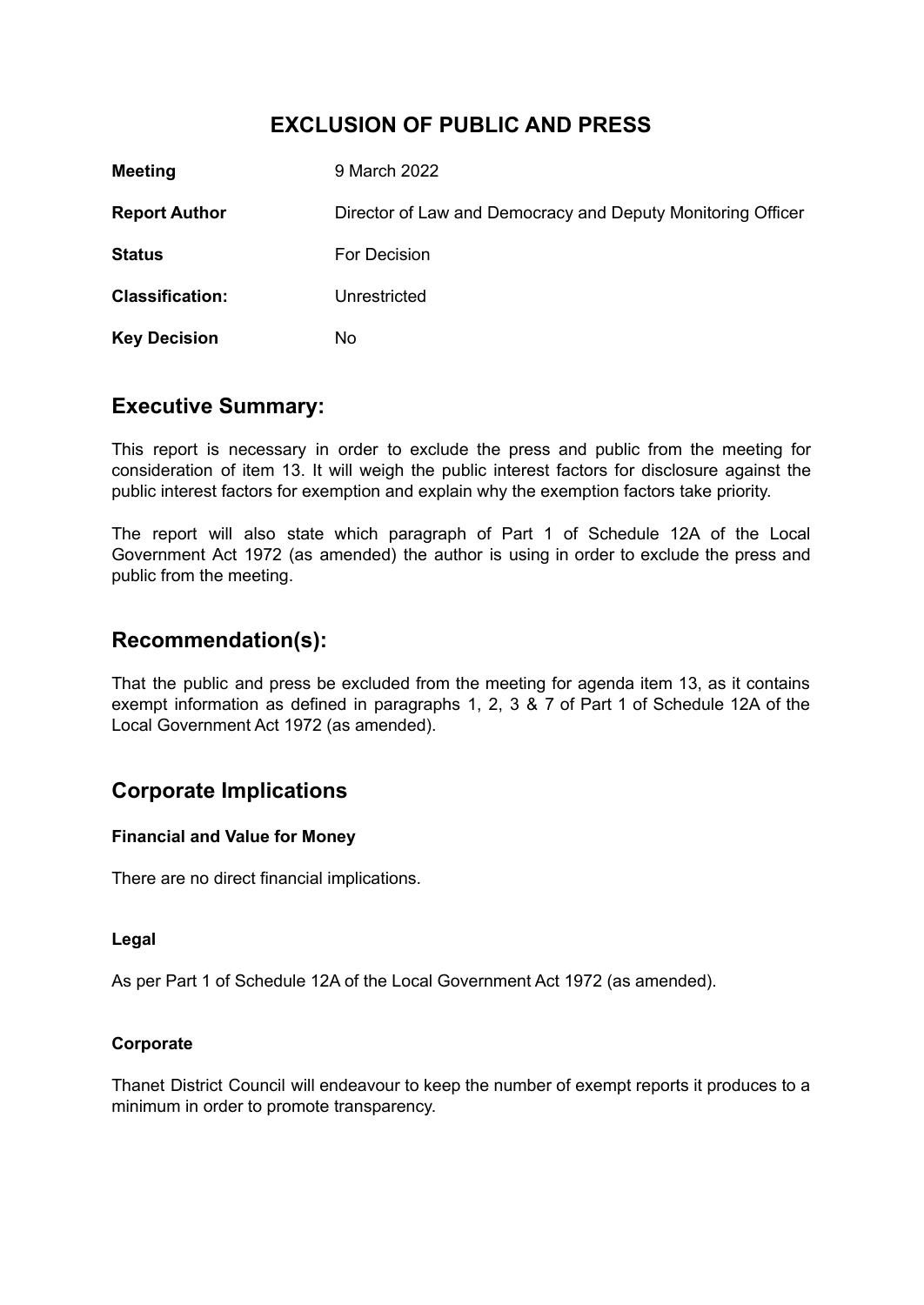### **Equality Act 2010 & Public Sector Equality Duty**

Members are reminded of the requirement, under the Public Sector Equality Duty (section 149 of the Equality Act 2010) to have due regard to the aims of the Duty at the time the decision is taken. The aims of the Duty are: (i) eliminate unlawful discrimination, harassment, victimisation and other conduct prohibited by the Act, (ii) advance equality of opportunity between people who share a protected characteristic and people who do not share it, and (iii) foster good relations between people who share a protected characteristic and people who do not share it.

Protected characteristics: age, gender, disability, race, sexual orientation, gender reassignment, religion or belief and pregnancy & maternity. Only aim (i) of the Duty applies to Marriage & civil partnership.

There are no specific equity and equality considerations that need to be addressed in this report.

## **Corporate Priorities**

This report does not directly relate to any of the corporate priorities:

- *● Growth*
- *● Environment*
- *● Communities*

### **1.0 Introduction and Background**

1.1 Whilst the starting point for all public meetings of the Council is to admit the public and press, they may be excluded from meetings whenever it is likely, in view of the nature of the business to be transacted that confidential or exempt information would be disclosed. Under such circumstances, confidential or exempt information may be excluded from the public agenda. The public and press must be excluded from meetings if confidential information will be considered and disclosed, and such material must be excluded from the public agenda.

#### **Meaning of confidential information**

1.2 Confidential information means information given to the Council by a Government Department on terms which forbid its public disclosure or information which cannot be publicly disclosed by Court Order.

#### **Exempt information – discretion to exclude public**

1.3 Subject to Article 6 of the Human Rights Act 1998 (right to a fair trial) the public may be excluded from meetings whenever it is likely in view of the nature of the business to be transacted or the nature of the proceedings that "exempt" information would be disclosed.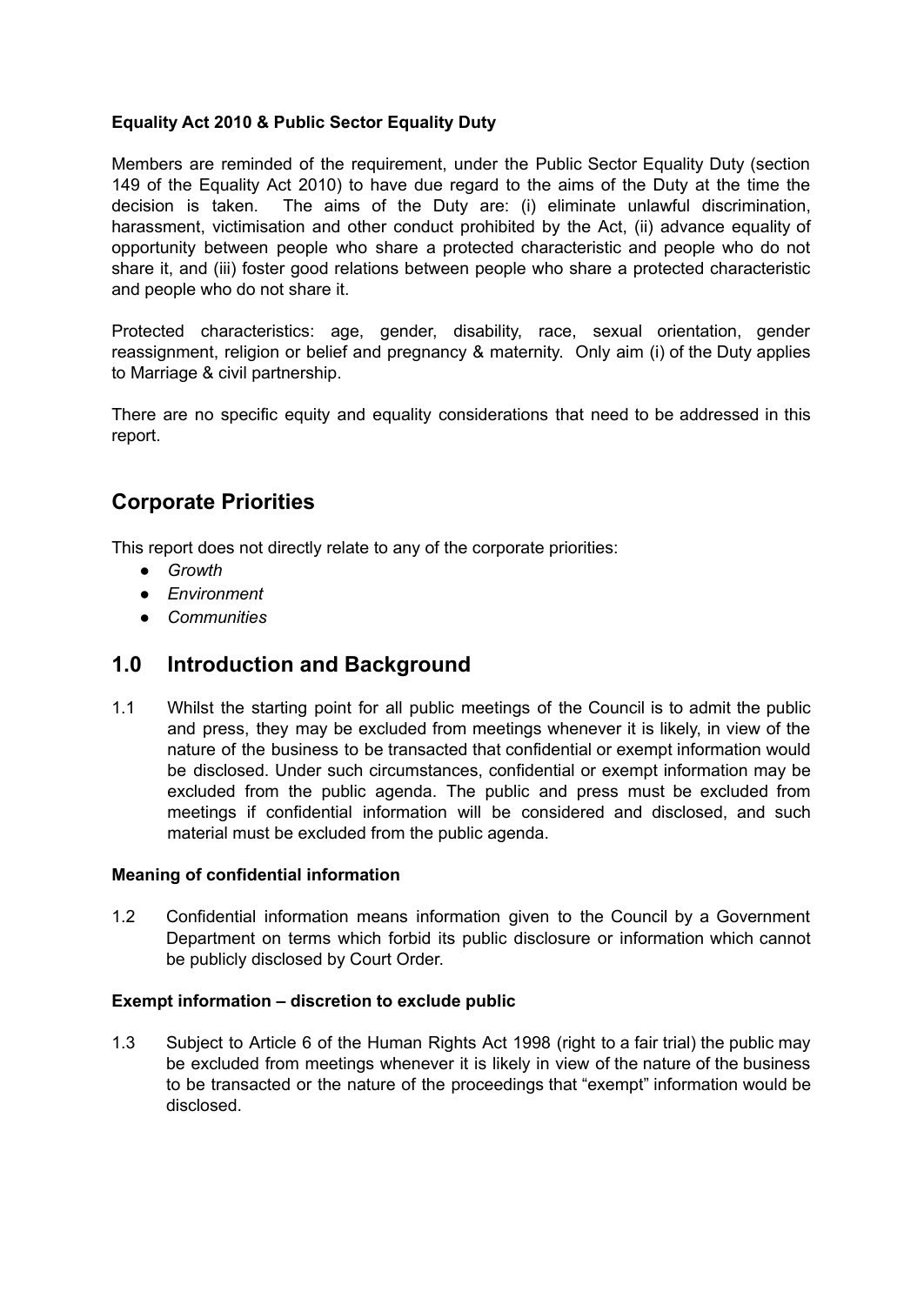# **2.0 Exempt Information**

2.1 The full rules are set out in Part 1 & 2 of Schedule 12A of the Local Government Act 1972 (as Amended).

# **3.0 Reason Why Agenda Item 13 is considered to be "exempt"**

3.1 The report author has classified Agenda Item 13 as disclosing exempt information under paragraph 1 – Information relating to an individual, paragraph 2 - Information which is likely to reveal the identity of an individual, paragraph 3 - Information relating to the financial or business affairs of any particular person (including the authority holding that information) and paragraph 7 - Information relating to any action taken or to be taken in connection with the prevention, investigation or prosecution of crime, of Part 1 of Schedule 12A of the Local Government Act 1972 (as amended) thereby suggesting that the press and public be excluded from the meeting whilst this item is debated.

# **4.0 Justification/Public Interest Test**

### **Public interest factors for disclosure**

- 4.1 Factors suggested by the Information Commissioner as being relevant to an assessment of public interest apply to this information. Disclosure would:-
	- 1. Further public understanding of the issues involved;
	- 2. Further public participation in the public debate of issues, in that disclosure would allow a more informed debate;
	- 3. Promote accountability and transparency by the Council for the decisions it takes;
	- 4. Promote accountability and transparency in the spending of public money;
	- 5. Allow individuals and organisations /external agencies to understand decisions made by the Council affecting their lives & activities and assist individuals to challenge those decisions;

#### **Reasons in favour of disclosure of information specific to the issue in question**

None.

#### **Public interest factors for exemption**

Considerations which may weigh against a decision to disclose information include: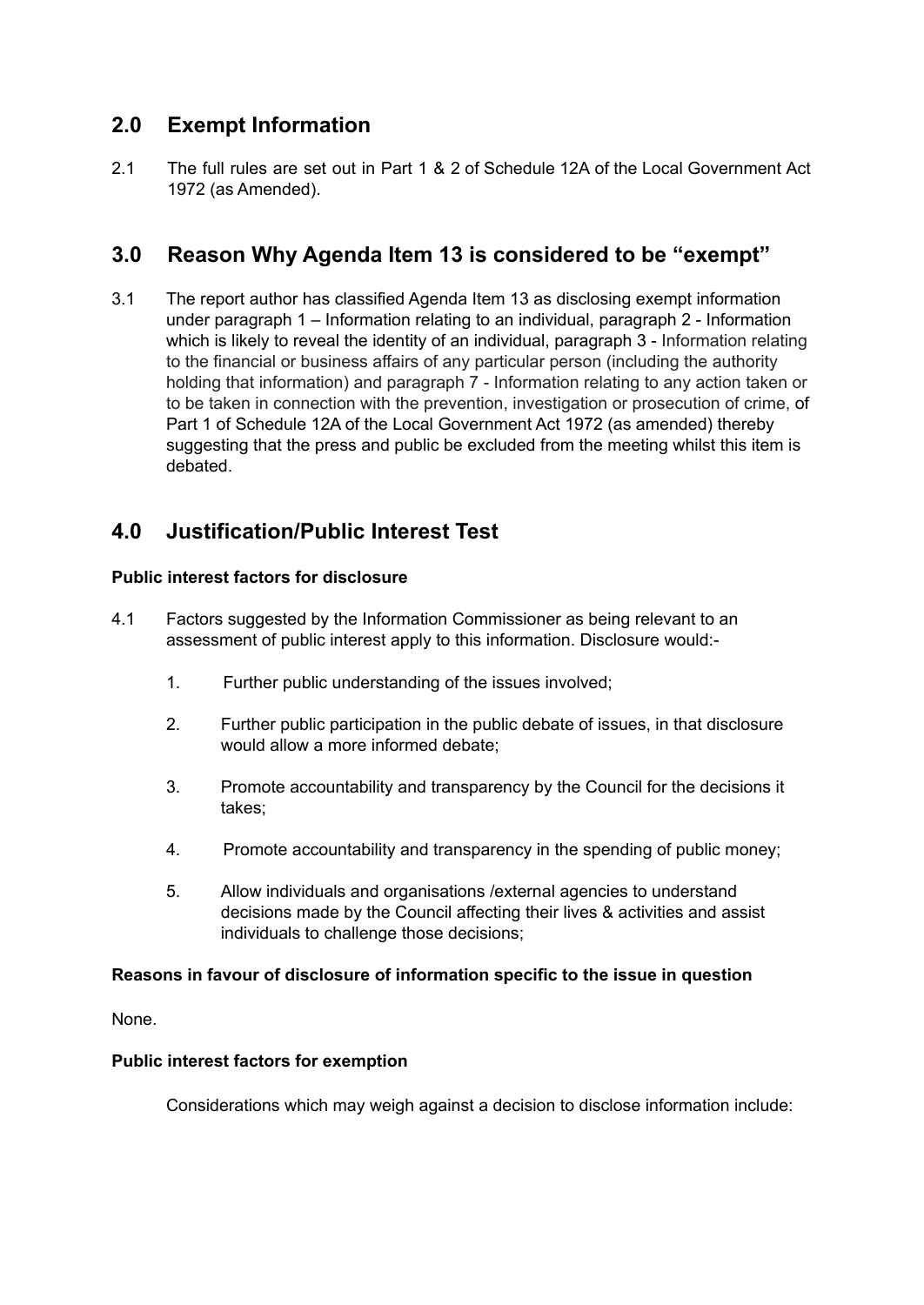- 1. Good local government depends on good decision-making and this needs to be based on the best advice available and a full consideration of all the options without fear of premature disclosure;
- 2. Advice should be broad based and there may be a deterrent effect on external experts or stakeholders who might be reluctant to provide advice because it might be disclosed;
- 3. The impartiality of the officers might be undermined if advice was routinely made public as there is a risk that officials could come under political pressure not to challenge ideas in the formulation of policy, thus leading to poorer decision making;
- 4. Members and officers also need to be able to conduct rigorous and candid risk assessments of their policies and programmes including considerations of the pros and cons without there being premature disclosure which might close off better options;
- 5. There needs to be a free space in which it is possible to 'think the unthinkable' and use imagination, without the fear that policy proposals will be held up to ridicule;
- 6. Some aspects of Legal advice to Members may need to be taken in private as disclosure of such information would prejudice the position of Council in the event of Court proceedings taking place thereafter;
- 7. Local Councils are obliged to adhere to legislation that include the Data Protection Act, 1998; where appropriate and failure to do so may result in litigation against Council by an aggrieved party thereby putting at risk the general public interest to protect the public purse.

# **5.0 Not Excluding the Press and Public**

- 5.1 There will be occasions when the meeting may decline to exclude the press and public from the meeting. If that occurs it does not simply mean that those members of the press and public who are present are allowed to stay for the discussion of the item(s). Declining to exclude the press and public would also mean that the press and public are allowed access to the actual report contained within the confidential part of the agenda (what Democratic Services refer to as the "pink pages").
- 5.2 Members may wish to note that if a committee member is of the view that it is possible that the recommendation in this report may not be approved at the meeting, they should let Democratic Services know (as soon as they have read the agenda papers before the meeting); in order that spare copies are made available ready to be distributed, if necessary, at the meeting.
- 5.3 If the referred item is not exempted, Democratic Services would also make arrangements for the report to be retrospectively published on the Council's website.